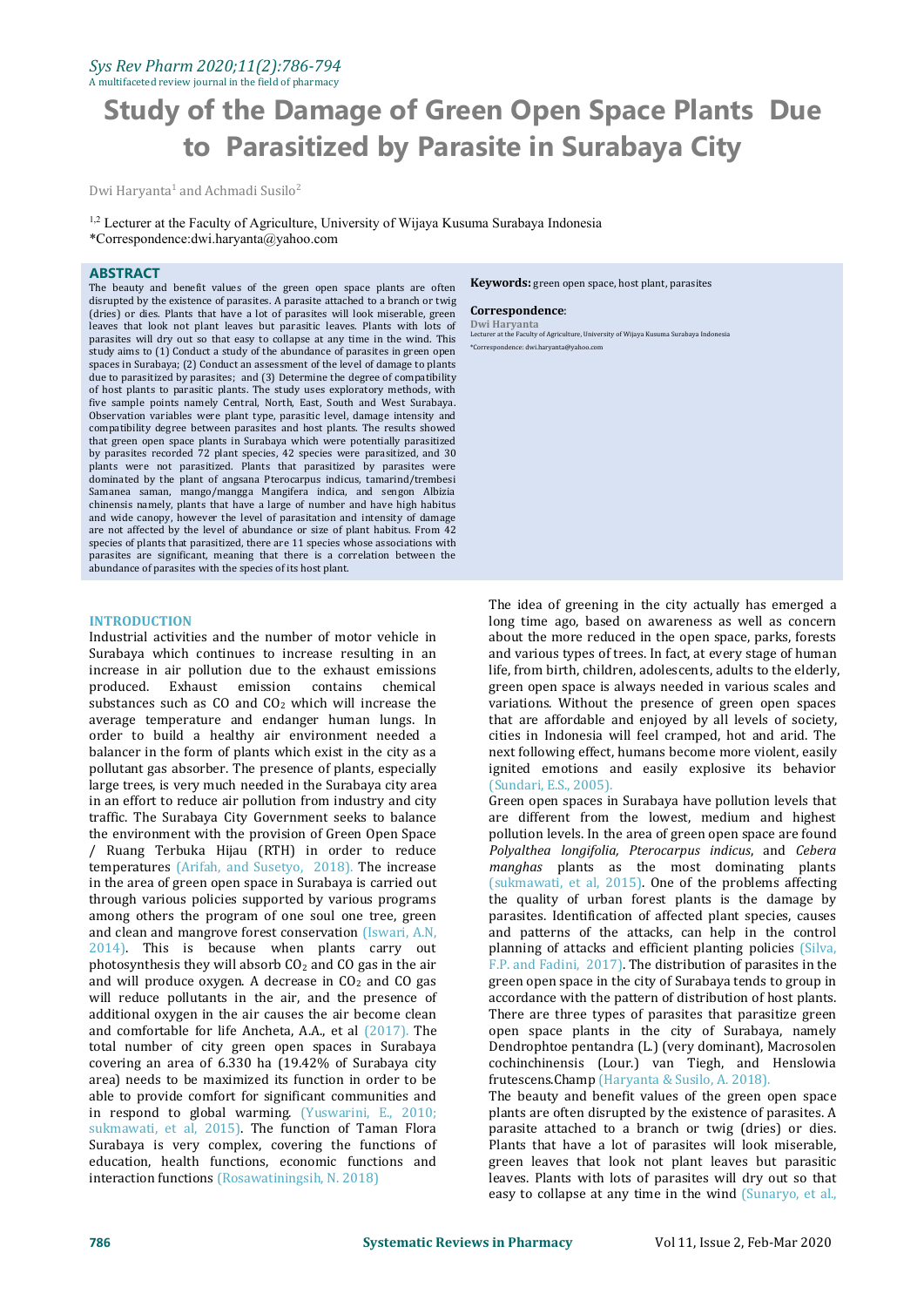2006; Sunaryo, et al., 2007). The presence of parasites can directly damage the host plant and encourage the emergence of pests and diseases (Kavosi, M.R. *et al*, 2012) The existence of parasites is widely known by the public, but has never received attention in plant maintenance.

Parasite is an invasive plant that is parasitic to the host plant. The presence of parasites in large quantities will interfere with the growth of a plan, but often parasites are ignored by managers in agriculture and forestry. The existence of plant disturber in the form of pests, diseases including parasites have not received serious attention. The presence of parasites in green open space is potentially harmful because it interferes with plant growth and development. On the other hand the presence of parasites in green open space has great potential because it can be used as a biopesticide and as a cure for various diseases in humans (Muttaqin, Z., et al. 2016;<br>Fikriani et al. 2017) Cai-Feng Yan et al. (2016) states 1 Fikriani, et al, 2017). Cai-Feng Yan, et al. (2016) states the presence of parasites in a host can increase the amount of N available and the binding of C, which causes an increase in the level of host growth. In the future, we need a lot of information about parasites in order to be need a lot of information about parasites in order to be able to manage so that could provide the optimal use value.

This study aims to (1) Conduct a study of the abundance of parasites in green open spaces in Surabaya; (2)<br>Conduct an assessment of the level of damage to plants 4 Conduct an assessment of the level of damage to plants due to parasitized by parasites; and (3) Determine the degree of compatibility of host plants to parasitic plants;

# **MATERIAL AND METHOD**

# **A. Research Methods**

The study was conducted in the city of Surabaya which is at the position of  $7^0$  9 ' –  $7^0$  21' SL and 112<sup>0</sup> 36' -112<sup>0</sup> 0

54'EL, a height of 3-6 m above sea level, the average rainfall of 183,2 mm. The study was conducted in green open space / ruang terbuka hijau (RTH) especially in the form of urban forest. The object of observation is limited to plants which allow it to become a parasite host namely woody and cambium trees.

This study uses an exploration method (Rugayah, et al 2004), namely exploring locations that are determined to be the area/scope of research namely green open space in the form of urban forest/city park in the city of Surabaya. Observations conducted at five sample points, and to make it easier following the division of administrative regions that have been commonly used, namely the Central Surabaya region, North Surabaya region, East Surabaya region, South Surabaya region, and West Surabaya region. An illustration of sample points is as follows:

- 1. Central Surabaya namely the urban forest in Apsari Park, Bungkul Park, roadside plants of Kombes Pol. M. Duriyat street, Kedungdoro street, and Jais Nasution street
- 2. North Surabaya is a roadside plant along Perak street towards the harbor
- East Surabaya is the campus complex of the Institut Sepuluh November Surabaya (ITS) in the form of urban forest around the campus building;
- South Surabaya is in the Al-Akbar mosque complex in Surabaya in the form of a city park in the courtyard around the mosque and a roadside plant of the housing of Gayung Sari, Wisma Pagesangan, Wisma Menanggal, and Menanggal Indah;
- 5. West Surabaya is a Ciputra housing complex in the form of roadside plants and a residential park.



Figure of Study Location Plan

Source: Google Map

Information<br>West Surabaya Point **North Surabaya Point** North Surabaya Point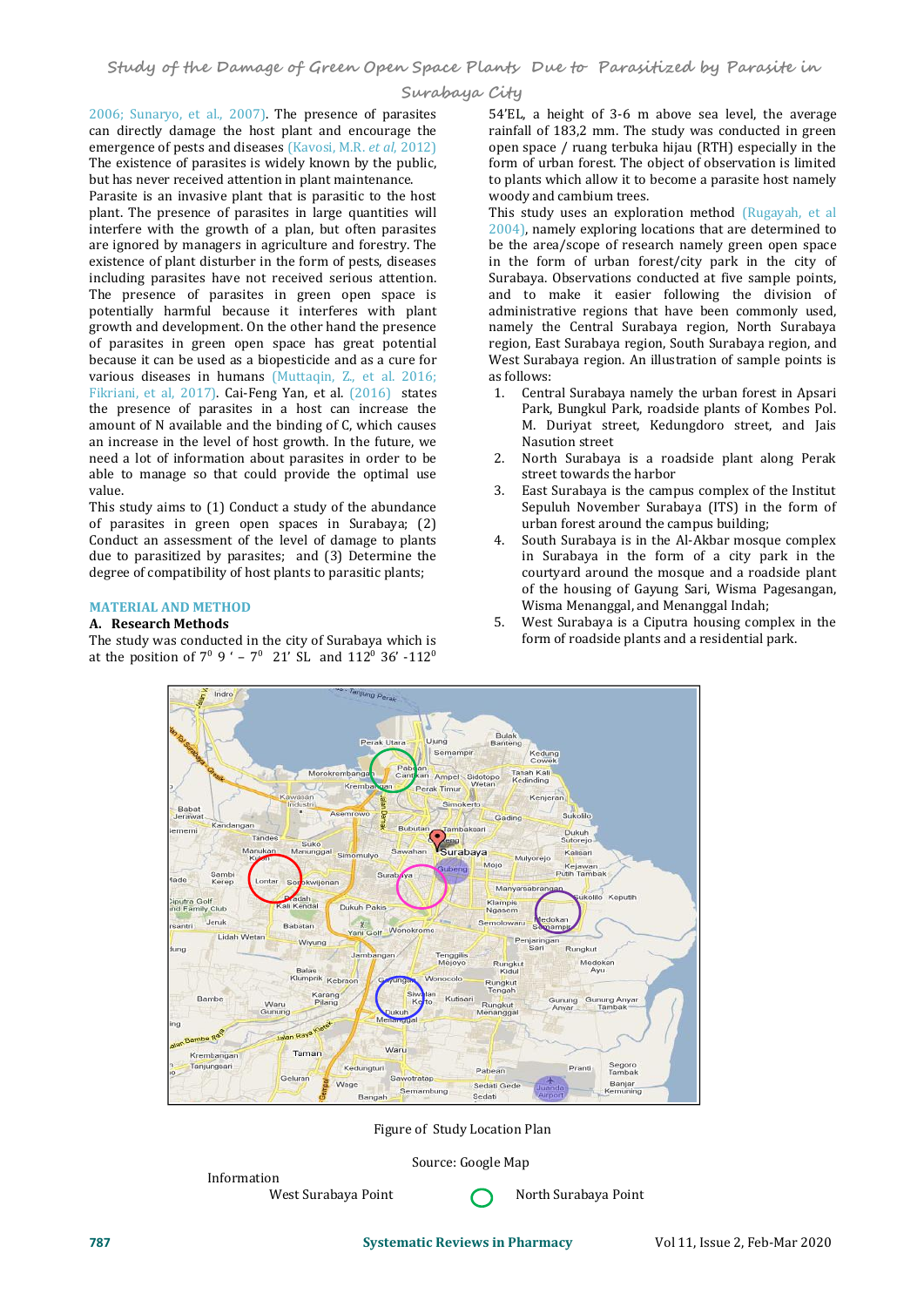

**Surabaya City** South Surabaya Point **Communist Contracts** East Surabaya Point

Each region is assigned five points of the sample unit in a diagonal pattern, which is one point approximately in the center (middle) and 4 for the other points taken towards the four corners. Each point is an urban forest area, which can be in the form of parks, road shades, house yards, or in other forms. In one point there are at least 500 plant trees which allow it to becomea parasite host. **B. Research Variables**

Central Surabaya Point

In this study several variables and their methods of measurement were noted as follows:

1. Frequency of the presence/existence of parasites in urban forest plants

At each point of the sample unit (consisting of at least 500 plants which are possible to become parasitic hosts), conducted observations and identification by recording the names of plants and the presence of parasites on the intended plant.

- 2. The intensity of parasite parasitation The method of measurement is as follows:
	- a. From each type of plant that showing the existence of parasitation by parasites, taken<br>samples equal to 10-25% from the total number of plants, or at least 10 plants and a maximum of 25 plants. Procedure for sampling is done by simple random method or systematic random based on the layout of plants on site.
	- b. From each sample plant conducted the scoring, with the following references:
		- Score 0 : if in plants there is no parasite at all
		- Score 1 : if the ratio of parasitic twigs and leaves with the twigs and leaves of plants is up to 20% (1:5)
		- Score 2 : if the ratio of parasitic twigs and leaves with the twigs and leaves of plants is up to 20-40% (2:5)
		- Score 3 : if the ratio of parasitic twigs and leaves with the twigs and leaves of plants is up to  $40-60\%$  (3:5) Plants<br>requested by the set of population terms on a leave of the set of the From
		- Score 4 : if the ratio of parasitic twigs and leaves with the twigs and leaves of plants is up to 60-80% (4:5)

Score 5 : if the ratio of parasitic twigs and leaves with the twigs and leaves of plants is up to 80-100% (1:1)

**C. Data Analysis**

Data analysis was adjusted to the type of data, types of variables and research objectives. The types of analysis carried out are as follows:

1. The level of plant parasitation by parasites

The level of parasite parasitation to a plant species is calculated based on the formula :

$$
TP = \frac{a}{a+b} \times 100\%
$$

- TP : the level of parasite parasitation / tingkat parasitasi benalu
- a : number of trees that overgrown / parasitized by a type of parasite
- b : number of trees that not overgrown / parasitized by a type of parasite

#### 2. The intensity of Parasite Parasitation

The level of damage to plants can be calculated by the following formula :

$$
TK = \frac{\sum n.Xi}{N.5} \times 100\%
$$

Information :

score

plant

TK : The level of damage to plants because it is parasitized by the parasite

n : the number of plants with a certain

Xi : score from plants

N : the number of samples of a species of

5 : the highest score used in scoring

3. Analysis of the Association of Parasite with Host Plants<br>From the

frequency data of the presence/existence of parasites in urban forest plants, then the data is compiled and created the contingency table (Soejono and Arisoesilaningsih, 1999) as follows :

|                        | Parasite Exist | No Parasite | Total       |
|------------------------|----------------|-------------|-------------|
| A species of plant     |                |             | $e = a + b$ |
| Other Species of Plant |                |             | $f = c + d$ |
| Total                  | $g = a + c$    | $h = h + d$ | $g+h = e+f$ |

The level of parasite association with host is measured from the value of C (coefficient of association) calculated using the following formula:

$$
C = \frac{(ad - bc)}{[(a+b)(c+d)(a+c)(b+d)]}
$$
 host am  
16.809 p

The significance level of parasite-host associations determined by the test of X <sup>2</sup> *(chi-square)*

#### **RESEARCH RESULT**

# **Plants in the City of Surabaya**

Most of the urban forest plants and city parks of Surabaya have been planted in the last 30 years. Variations and composition of plant species have been planned according to the purpose of the making of urban forests

and city parks in each location. Observation results in five sample points obtained data of green open space plants in Surabaya which has the potential to become a parasite host amounted to 72 species of plants consisting of 16.809 plant. The research data shows that there are thirty species of plants, consisting of 4.151 stems that not parasitized and 42 species consisting of 12.658 plant stems that parasitized with a parasitization rate/level of 16,70%.

**A. Parasitation of Parasites on Green Open Space** Data on thirty species of plants that are not parasitized by parasites are presented in Table 1. Plants that not parasitized are dominated by the plant of bintaro, *Cerbera manghas* (8,41%), tanjung, *Mimosops elengi* (5,77%), and the plant of glodokan *Polyalthia fragrans* (3,92%). Plants that are not parasitized amounted to 26,12% of all plants that are potentially parasitized by parasites.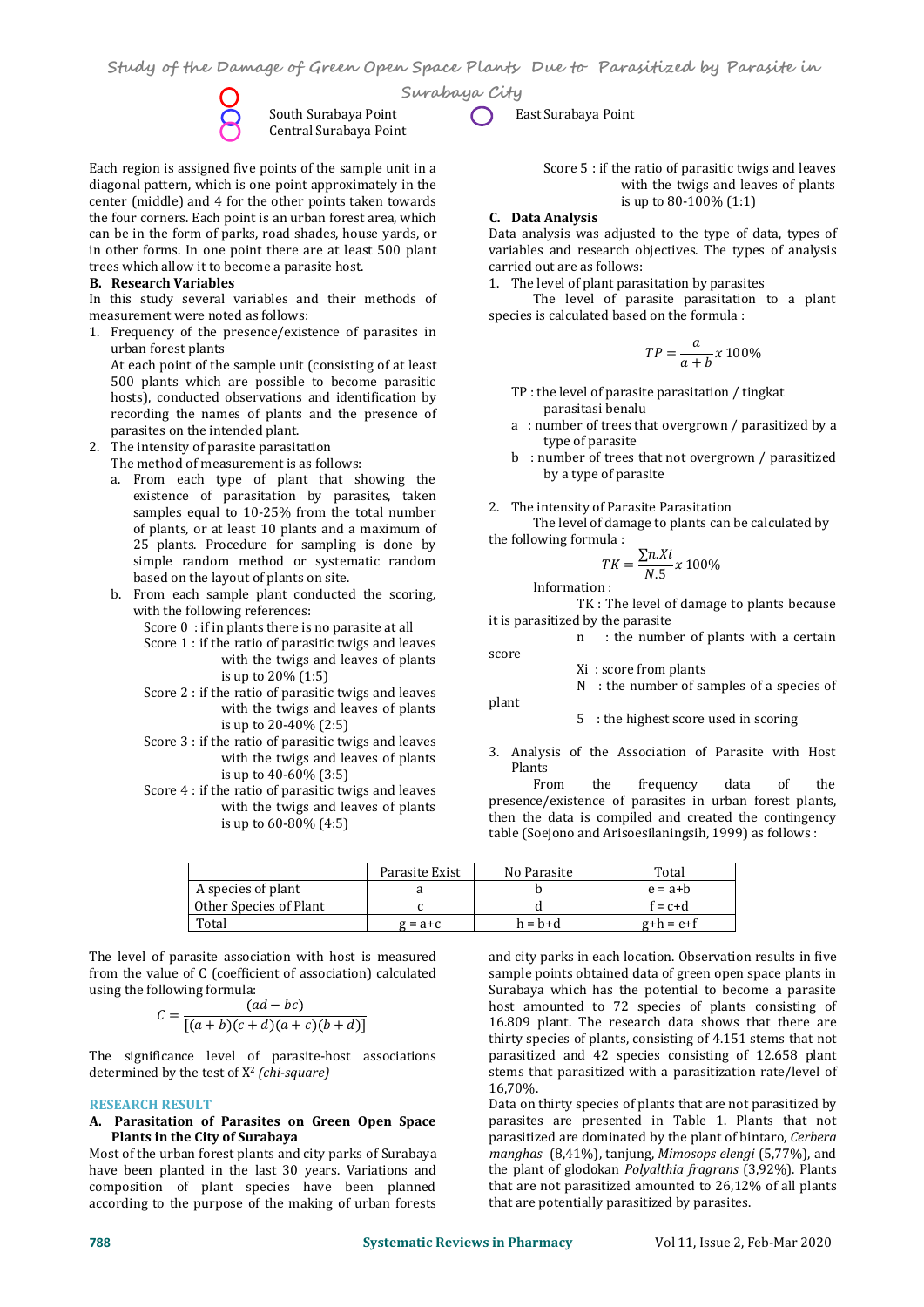| Surabaya City |
|---------------|
|---------------|

| N <sub>o</sub><br>1<br>2<br>3<br>4<br>5<br>6 | <b>Common Name</b><br>Flamboyan<br>Glodokan<br>Glodokan Tiang | <b>Scientific Name</b><br>Delonix regia | sampled<br>216 | percentage |
|----------------------------------------------|---------------------------------------------------------------|-----------------------------------------|----------------|------------|
|                                              |                                                               |                                         |                |            |
|                                              |                                                               |                                         |                | 1,29       |
|                                              |                                                               | Polyalthia fragrans                     | 623            | 3,71       |
|                                              |                                                               | Polyalthia longifolia                   | 270            | 1,61       |
|                                              | <b>Bintaro</b>                                                | Cerbera manghas                         | 1337           | 7,95       |
|                                              | Sepatu Dea                                                    | Spathodea campanulata                   | 335            | 1,99       |
|                                              | Tanjung                                                       | Mimosops elengi                         | 917            | 5,46       |
| 7                                            | Kiara Payung                                                  | Filicium decipiens                      | 35             | 0,21       |
| 8                                            | Kedondong                                                     | Spondias dulcis                         | 10             | 0,06       |
| 9                                            | Kepoh                                                         | Sterculia foetida                       | 52             | 0,31       |
| 10                                           | Pohon Palembang                                               | Etrameles nudiflora                     | 62             | 0,37       |
| 11                                           | Apokat / Avocado                                              | Persea Americana                        | $\mathbf{1}$   | 0,01       |
| 12                                           | Jeruk / Orange                                                | Citrus sp.                              | 17             | 0,10       |
| 13                                           | Akasia / Acacia                                               | Acacia mangium                          | 17             | 0,10       |
| 14                                           | Mojo                                                          | Aegle marmelos                          | 15             | 0,09       |
| 15                                           | <b>Belimbing Wuluh</b>                                        | Averhoa bilimbi L                       | 79             | 0,47       |
| 16                                           | Kelengkeng / Longan                                           | Dimocarpus longan                       | 6              | 0,04       |
| 17                                           | Cempaka                                                       | Elmerrillia ovalis                      | 17             | 0,10       |
| 18                                           | Belinjo                                                       | Gnetun gnemon                           | 17             | 0,10       |
| 19                                           | Sirsat / Soursop                                              | Annona muricata                         | 26             | 0,15       |
| 20                                           | Sukun                                                         | Artocarpus communis                     | 22             | 0,13       |
| 21                                           | Mimba                                                         | Azadirachta indica                      | 23             | 0,14       |
| 22                                           | Kelor                                                         | Moringa oleifera                        | 1              | 0,01       |
| 23                                           | Kamboja                                                       | Plumeria acuminate                      | 9              | 0,05       |
| 24                                           | Pucuk Merah                                                   | Syzygium oleana                         | 8              | 0,05       |
| 25                                           | Bakau / Mangrove                                              | Bruguiera conyugata.                    | 17             | 0,10       |
| 26                                           | Bougenvile                                                    | Bougainvillea spectabilis               | 5              | 0,03       |
| 27                                           | Makuto Dewa                                                   | Phaleria macrocarpa                     | $\overline{c}$ | 0,01       |
| 28                                           | Kayu Putih                                                    | Melalueca leucadendra                   | 3              | 0,02       |
| 29                                           | Pecah Piring                                                  | Gardenia augusta                        | $\overline{2}$ | 0,01       |
| 30                                           | Waru Merah                                                    | Hibisci tiliaceus                       | 7              | 0,04       |
|                                              |                                                               | <b>Total</b>                            | 4.151          | 24,70      |

|  | Table 1 Species of Green Open Space Plants in      |  |  |
|--|----------------------------------------------------|--|--|
|  | Surabaya which are not parasitized by the parasite |  |  |

Data on forty-two species of green open space plants that parasitized are presented in Table 2. Plants that parasitized by parasites are dominated by angsana, *Pterocarpus indicus porsi,* the number of plants amounted *tomentosa*, the number of plants to 18,37% with a parasitation level of 39,10%, trembesi a parasitation level of 31,3%. to 18,37% with a parasitation level of 39,10%, trembesi *Samanea saman*, the number of plants amounted to Mangifera indica, the number of plants amounted to

5,19% with a parasitation level of 46,20%, sengon *Albizia chinensis*, the number of plants amounted to 4,90% with a parasitation level of 35,70%, and kupu-kupu *Bauhinia tomentosa*, the number of plants amounted to 2,17% with

<sup>a</sup> parasitation level of 31,3%. **Table 2. List of Species of Green Open Space Plants in Surabaya which are parasitized by the Parasite**

|    | <b>Plants Species</b> | Number of                | <b>Total</b>      | <b>Parasitation</b> |              |
|----|-----------------------|--------------------------|-------------------|---------------------|--------------|
| No | <b>Common Name</b>    | <b>Scientific Name</b>   | plants<br>sampled | percentage          | level $(\%)$ |
|    | Beringin / Banyan     | Ficus Benjamina          | 55                | 0,33                | 7,3          |
| 2  | Mangga / Mango        | Mangifera indica         | 873               | 5,19                | 46,2         |
| 3  | Trembesi              | Samanea saman            | 1623              | 9,66                | 14,3         |
| 4  | Angsana               | Pterocarpus indicus      | 3087              | 18,37               | 39,1         |
| 5  | Nyamplong             | Calophyllum inophyllum   | 44                | 0,26                | 2,3          |
| 6  | Mahoni / Mahogany     | Swietenia mahogany       | 988               | 5,88                | 5,9          |
|    | Pace                  | Morinda citrifolia       | 71                | 0,42                | 5,6          |
| 8  | Tanjung               | Mimosops elengi          | 917               | 5,46                | 0,1          |
| 9  | Sawo Kecik            | Manikara kaoka           | 216               | 1,29                | 7,4          |
| 10 | Tabebuya              | Tabebuia chrysotricha    | 733               | 4,36                | 3,9          |
| 11 | Johar                 | Cassia siamea            | 203               | 1,21                | 2,0          |
| 12 | Ketapang              | Terminalia catappa       | 548               | 3,26                | 15,5         |
| 13 | Srikaya               | Annona squamosa)         | 35                | 0,21                | 17,1         |
| 14 | Dadap Merah           | Erythrina crista-galli   | 525               | 3,12                | 0,2          |
| 15 | Waru                  | Hibiscus tiliaceus       | 66                | 0,39                | 9,1          |
| 16 | Nangka / Jackfruit    | Artocarpus heterophyllus | 168               | 1,00                | 0,6          |
| 17 | Sikat Botol           | Allistemon viminalis     | 17                | 0,10                | 23,5         |
| 18 | Bungur                | Lagerstroemia speciosa   | 88                | 0,52                | 29,5         |
| 19 | Jambu Air             | Syzygium aqueum          | 113               | 0,67                | 31,0         |
| 20 | Cemara Laut           | Casuarina equisetifolia  | 65                | 0,39                | 16,9         |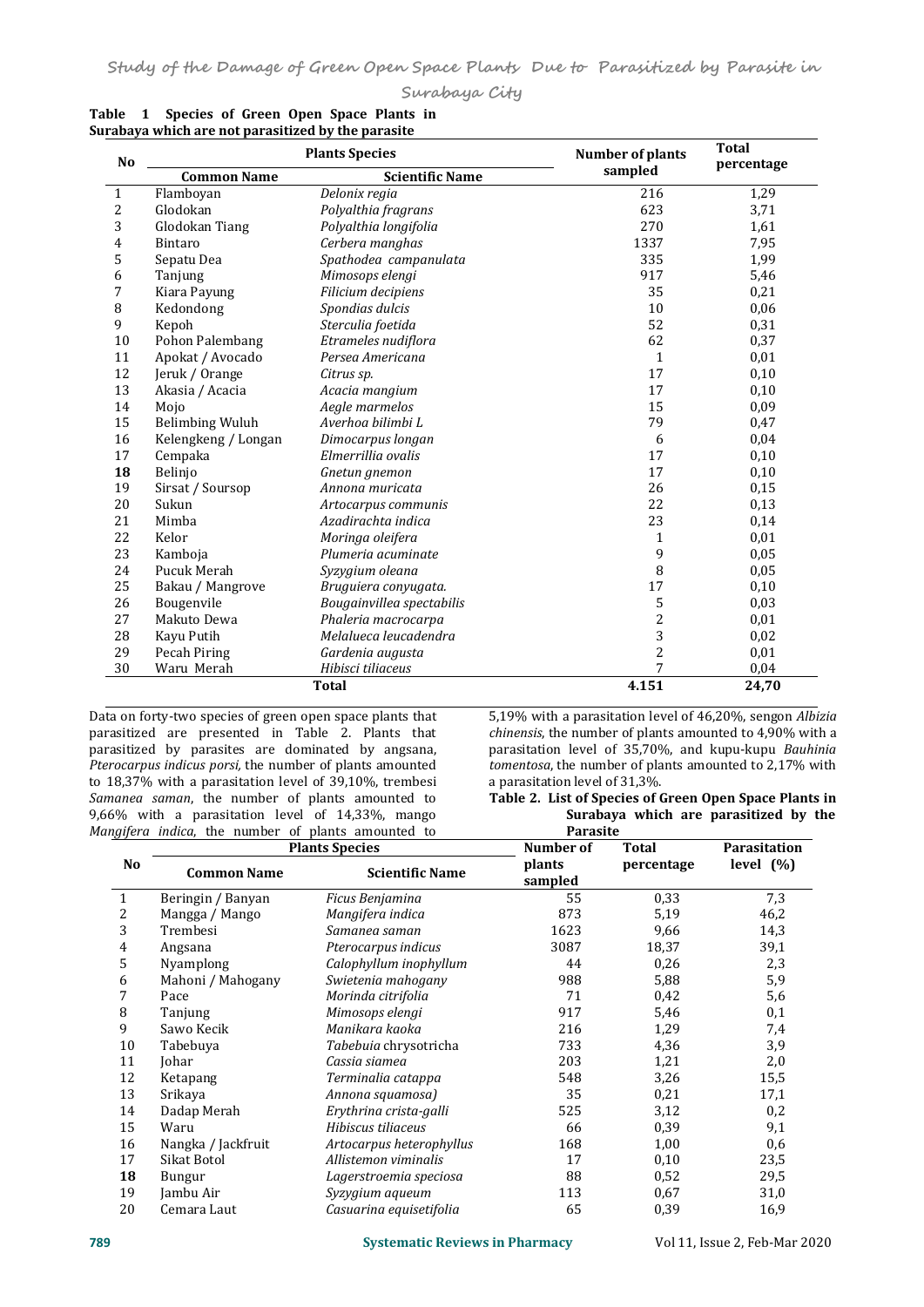|    |                        | Surabaya City           |       |       |      |
|----|------------------------|-------------------------|-------|-------|------|
| 21 | Sengon                 | Albizia chinensis       | 824   | 4,90  | 35,7 |
| 22 | Keres                  | Muntingia calabura L    | 172   | 1,02  | 0,6  |
| 23 | Lamtoro                | Leucaena glauca         | 98    | 0,58  | 3,1  |
| 24 | Jambu Biji             | Psidium guajava         | 65    | 0,39  | 12,3 |
| 25 | Kasambi                | Schleichera oleosa)     | 6     | 0,04  | 16,7 |
| 26 | Kupu-Kupu              | Bauhinia tomentosa      | 364   | 2,17  | 31,3 |
| 27 | Asem                   | Tamarindus indica       | 106   | 0,63  | 0,9  |
| 28 | Juwet                  | Syzygium cumini         | 68    | 0,40  | 2,9  |
| 29 | Sapu tangan            | Maniltoa grandiflora    | 46    | 0,27  | 2,2  |
| 30 | Kenitu                 | Chrysophyllum cainito L | 58    | 0.35  | 3,4  |
| 31 | Jati / Teak            | Tectona grandis         | 50    | 0,30  | 50,0 |
| 32 | Belimbing / Star fruit | Averhoa Carambola       | 84    | 0,50  | 26,2 |
| 33 | Randu                  | Ceiba petandra          | 31    | 0,18  | 9,7  |
| 34 | Ketapang Kencana       | Terminalia mantaly)     | 14    | 0,08  | 14,3 |
| 35 | Andalas/Arbei          | Fragaria vesca          | 13    | 0,08  | 23,0 |
| 36 | Pete                   | Parkia speciosa         | 27    | 0,16  | 3,7  |
| 37 | Jabon                  | Anthocephalus cadamba   | 130   | 0,77  | 13,1 |
| 38 | Cerme                  | Phyllanthus acidus      | 9     | 0.05  | 11,1 |
| 39 | Terompet / Trumpet     | Mandevilla sanderi      | 20    | 0,12  | 25,0 |
| 40 | Sawo                   | Manilkara zapota        | 13    | 0,08  | 7,7  |
| 41 | Salam                  | Syzygium polyanthum     | 19    | 0,11  | 36,8 |
| 42 | Turi                   | Sesbandia grandiflora   | 6     | 0,04  | 66,7 |
|    |                        | Total                   | 12658 | 75,30 | 16,7 |

The intensity of parasitation is measured against the types of plants where parasite attacks occur throughout Surabaya (north, east, south, west, and central Surabaya), so that the final calculation results are a combination of each sampling area. The intensity of parasite parasitation

on forest plants in the city of Surabaya as presented in Table 3.

| Table 3 Parasitation level and intensity of damage to |
|-------------------------------------------------------|
| Green Open Space Plants in Surabaya due               |
| to attacked by Parasite                               |

| No |                        | <b>Plants Species</b>   | Percentage of<br><b>Parasitation</b> | <b>Damage Intensity</b> |  |
|----|------------------------|-------------------------|--------------------------------------|-------------------------|--|
|    | <b>Common Name</b>     | <b>Scientific Name</b>  | (%)                                  | $(\%)$                  |  |
|    | Mangga / Mango         | Mangifera indica        | 46,2                                 | 28,0                    |  |
|    | Trembesi               | Samanea saman           | 14,3                                 | 32,0                    |  |
| 3  | Angsana                | Pterocarpus indicus     | 39,1                                 | 30,7                    |  |
| 4  | Mahoni / Mahogany      | Swietenia mahogany      | 5,9                                  | 27,7                    |  |
| 5  | Sawo Kecik             | Manikara kaoka          | 7,4                                  | 20,0                    |  |
| 6  | Ketapang               | Terminalia catappa      | 15,5                                 | 24,0                    |  |
|    | Sikat Botol            | Allistemon viminalis    | 23,5                                 | 22,7                    |  |
| 8  | Cemara Laut            | Casuarina equisetifolia | 16,9                                 | 24,0                    |  |
| 9  | Sengon                 | Albizia chinensis       | 35,7                                 | 28,0                    |  |
| 10 | Kupu-Kupu              | Bauhinia tomentosa      | 31,3                                 | 33,0                    |  |
| 11 | Belimbing / Star fruit | Averhoa Carambola       | 26,2                                 | 22,0                    |  |
| 12 | Jabon                  | Anthocephalus cadamba   | 13,1                                 | 20,0                    |  |

# **B. Association Level (closeness relationship) between the parasite with Green Open Space Plants as Host**

The level of closeness of the relationship between host plants and parasites can be seen from the magnitude of the contingency coefficient (C) value and the results of the **χ2** test. From the forty-two species of plants that are parasitized by parasites, obtained ten species of plants with a significant contingency coefficient (C). Data on the *indicus*, bungur, *Lagerstroemia speciosa* jambu air,<br>ten types/species of plants with significant contingency *Syzygium aqueum* sengon, *Albizia chinensis*, kup coefficient (C) values are presented in Table 4.

There are 42 species of plants found parasitized by *Averhoa Carambola, salam, Syzygium polyanthum,* jati parasites. Contingency coefficient values of 42 plants ambon (jabon), Anthocephalus cadamba and turi, parasites. Contingency coefficient values of 42 plants species that parasitized vary greatly, the smallest in the keres plant with a value of  $C = -4.6.10^{-8}$ , the number of coeffic healthy plants equal to 171 trees, the number of plants parasitized by parasite presented in Table 4. that parasitized 1 tree, percentage of parasitation 0,6%, total plants as many as 172 trees, it is 1,02% of the total sample plant. The largest C value in sengon plant, *Albizia*

ten types/species of plants with significant contingency Syzygium aqueum sengon, Albizia chinensis, kupu-kupu<br>coefficient (C) values are presented in Table 4. Teating plant, Bauhinia tomentosa, teak, Tectona grandis, star *chinensis* with a value of  $C = 5,5.10^8$ , the number of healthy plants equal to 530 trees, , the number of plants that parasitized 294 tress, percentage of parasitation 35,7%, total plants as many as 824 trees, it is 4,90% of the total sample plant (16.809 tress). From 42 species of plants that parasitized, there are 11 species whose associations with parasites are significant, namely the plant of mango, *Mangifera indica* , angsana, *Pterocarpus indicus, bungur, Lagerstroemia speciosa* jambu air, plant, *Bauhinia tomentosa,* teak, *Tectona grandis,* star fruit, *Averhoa Carambola,* salam, *Syzygium polyanthum,* jati Sesbandia grandiflora. The value of contingency coefficient and the result of **χ2** test for each plant that

# parasitized by parasite presented in Table 4. **Table <sup>4</sup> Data on the species of green open space plants in Surabaya which associated with parasites.**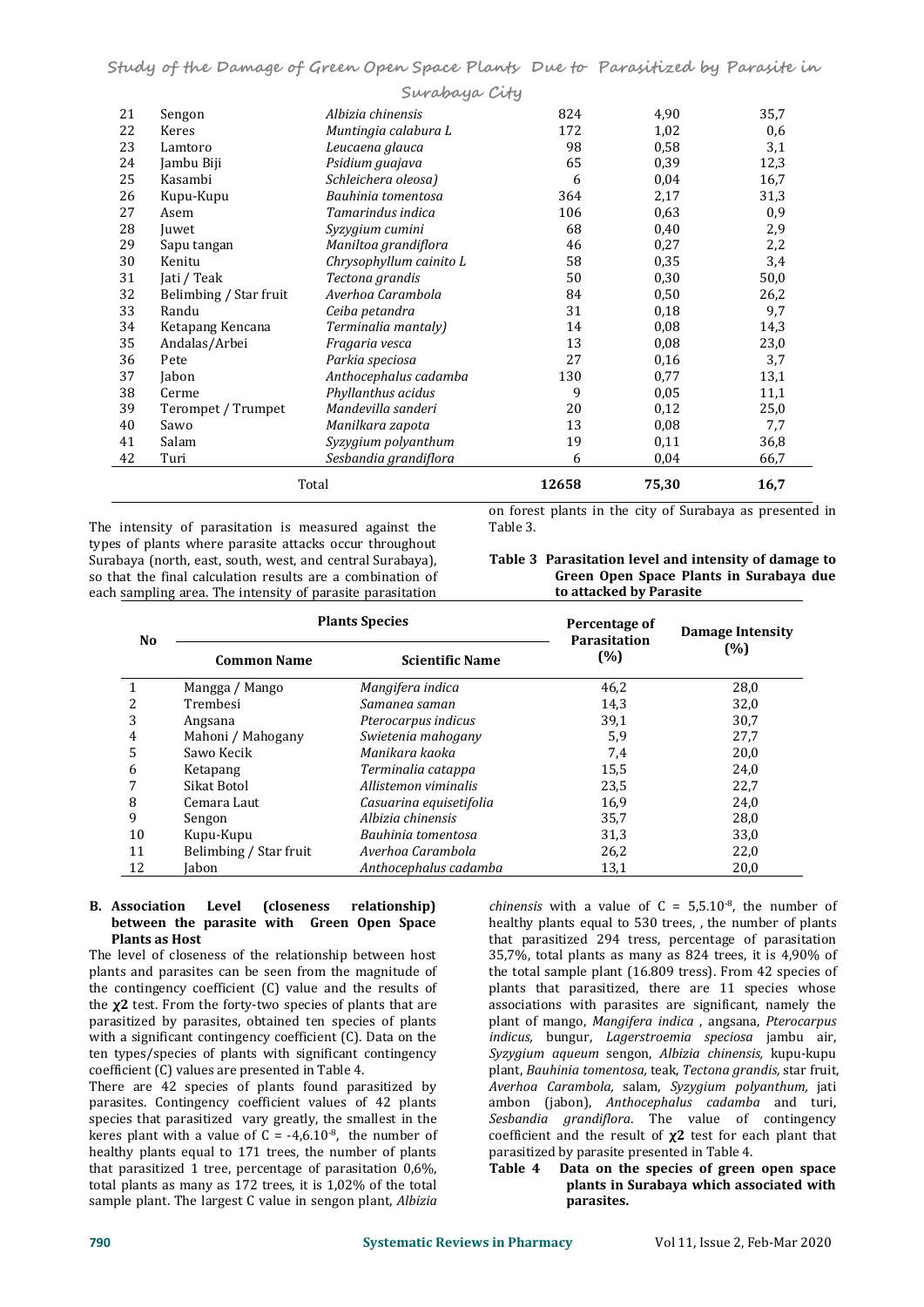| No           | <b>Plants Species</b> |                          | C Value          | Value of                      | <b>Information</b> |  |
|--------------|-----------------------|--------------------------|------------------|-------------------------------|--------------------|--|
|              | <b>Common Name</b>    | <b>Scientific Name</b>   |                  | $\chi$ <sup>2</sup> calculate |                    |  |
| $\mathbf{1}$ | Beringin / Banyan     | Ficus Benjamina          | $-0,27.10^{-8}$  | 3,52                          |                    |  |
| 2            | Mangga / Mango        | Mangifera indica         | $0,89.10^{-8}$   | 576,82                        | significant        |  |
| 3            | Trembesi              | Samanea saman            | $-0,08.10^{-8}$  | 7,48                          |                    |  |
| 4            | Angsana               | Pterocarpus indicus      | $0,79.10^{-8}$   | 1386,96                       | significant        |  |
| 5            | Nyamplong             | Calophyllum inophyllum   | $-0,41.10^{-8}$  | 6,60                          |                    |  |
| 6            | Mahoni/Mahogany       | Swietenia mahogany       | $-0,33.10^{-8}$  | 88,74                         |                    |  |
| 7            | Pace                  | Morinda citrifolia       | $-0,32.10^{-8}$  | 6,27                          |                    |  |
| 8            | Tanjung               | Mimosops elengi          | $-0,50.10^{-8}$  | 192,31                        |                    |  |
| 9            | Sawo Kecik            | Manikara kaoka           | $0,05.10^{-8}$   | 0,50                          |                    |  |
| 10           | Johar                 | Cassia siamea            | $-0,42.10^{-8}$  | 32,05                         |                    |  |
| 11           | Tabebuya              | Tabebuia chrysotricha    | $0,16.10^{-8}$   | 0,29                          |                    |  |
| 12           | Ketapang              | Terminalia catappa       | $-0.04.10^{-8}$  | 0,57                          |                    |  |
| 13           | Srikaya               | Annona squamosa)         | $0,01.10^{-8}$   | 0,01                          |                    |  |
| 14           | Dadap Merah           | Erythrina crista-galli   | $-0,49.10^{-8}$  | 106,33                        |                    |  |
| 15           | Waru                  | Hibiscus tiliaceus       | $-0,22.10^{-8}$  | 2,75                          |                    |  |
| 16           | Nangka/Jackfruit      | Artocarpus heterophyllus | $-0,46.10^{-8}$  | 31,64                         |                    |  |
| 17           | Sikat Botol           | Allistemon viminalis     | $0,20.10^{-8}$   | 0,57                          |                    |  |
| 18           | Bungur                | Lagerstroemia speciosa   | $0,37.10^{-8}$   | 10,51                         | significant        |  |
| 19           | Jambu air             | Syzygium aqueum          | $0,53.10^{-8}$   | 28,37                         | significant        |  |
| 20           | Cemara laut           | Casuarina equisetifolia  | $0,01.10^{-8}$   | 0,003                         |                    |  |
| 21           | Sengon                | Albizia chinensis        | $5,50.10^{-8}$   | 2164,59                       | significant        |  |
| 22           | Keres                 | Muntingia calabura L     | $-4,60.10^{-8}$  | 32,46                         |                    |  |
| 23           | Lamtoro               | Leucaena glauca          | $-0,39.10^{-8}$  | 13,18                         |                    |  |
| 24           | Jambu Biji            | Psidium guajava          | $-0,13.10^{-8}$  | 0,90                          |                    |  |
| 25           | Kesambi               | Schleichera oleosa)      | $-0,001.10^{-8}$ | $0,32.10^{-5}$                |                    |  |
| 26           | Kupu-kupu             | Bauhinia tomentosa       | $0,43.10^{-8}$   | 57,29                         | significant        |  |
| 27           | Asem                  | Tamarindus indica        | $-0,45.10^{-8}$  | 19,03                         |                    |  |
| 28           | Juwet                 | Syzygium cumini          | $-0,39.10^{-8}$  | 9,29                          |                    |  |
| 29           | Sapu Tangan           | Maniltoa grandiflora     | $-0,28.10^{-8}$  | 4,74                          |                    |  |
| 30           | Kenitu                | Chrysophyllum cainito L  | $-0,38.10^{-8}$  | 7,34                          |                    |  |
| 31           | Jati / Teak           | Tectona grandis          | $0,95.10^{-8}$   | 40,00                         | significant        |  |
| 32           | Belimbing/Starfruit   | Averhoa Carambola        | $0,27.10^{-8}$   | 5,48                          | significant        |  |
| 33           | Randu                 | Ceiba petandra           | $-0,20.10^{-8}$  | 1,10                          |                    |  |
| 34           | Ketapang Kencana      | Terminalia mantaly       | $-0,07.10^{-8}$  | 0,06                          |                    |  |
| 35           | Arbei                 | Fragaria vesca           | $0,18.10^{-8}$   | 0,38                          |                    |  |
| 36           | Pete                  | Parkia speciosa          | $-0,37.10^{-8}$  | 3,28                          |                    |  |
| 37           | Jabon                 | Anthocephalus cadamba    | $-0,10.10^{-8}$  | 1,23                          |                    |  |
| 38           | Cerme                 | Phyllanthus acidus       | $-0,16.10^{-8}$  | 0,20                          |                    |  |
| 39           | Terompet/Trumpet      | Mandevilla sanderi       | $0,24.10^{-8}$   | 0,99                          |                    |  |
| 40           | Sawo                  | Manilkara zapota         | $-0,26.10^{-8}$  | 0,76                          |                    |  |
| 41           | Salam                 | Syzygium polyanthum      | $1,20.10^{-8}$   | 11,70                         | signifikan         |  |
| 42           | Turi                  | Sesbandia grandiflora    | $1,40.10^{-8}$   | 10,78                         | signifikan         |  |
|              |                       |                          |                  |                               |                    |  |

Positive or negative sign of the contingency coefficient (C) value is determined by the level of plant parasitation. In ketapang plants with a parasitization rate/level of 15,5% the value of  $C = -0.04.10^{-8}$  (negative) with the number of species plants 548 trees (3,26%), while in srikaya plants with a parasitization rate of 17,1% the value of  $C = 0.01.10^{-8}$ (positive) even though the number of plants was only 35 trees  $(0,21\%)$ . The significance of the C value is also determined by the level of plant parasitation. In starfruit plants with a parasitization rate/level of 26,2% the value of C was significant with the value of  $\chi$ 2 calculate = 5,48, while in terompet/trumpet plants the level of parasitation of  $25,0\%$  the value of C was not significant with the value of **χ2 calculate** = 0,99. The level of association or the closeness of the relationship between parasites and host can be interpreted as the level of opportunity (possibility) of a species of plant parasitized by the parasite from the many types/species and numbers of plants in an area of green open space.

# **DISCUSSION**

 $^{8}$  Matula, R. et al.  $(2015)$  states the presence of parasites The results of observations in five sample points obtained data of green open space plants in Surabaya which have the potential to be parasitized by parasites there were 72 species of plants, consisting of 42 species that are parasitized and 30 species that are not parasitized. on a tree is mostly influenced by the size of the tree, ie competition directly affects the presence of parasites on the abundance of parasites. Nisa, and Nasrullah, (2017) concluded the results of observations in a sample region only found one species of parasite namely Dendrophthoe pentandra L. The total number of trees at the study site was 557 trees consisting of 19 species, but only four species were attacked by parasites, with varying degrees of parasitation and intensity of damage.. Díaz-Limón et al. (2016) states the most abundant plant, broad leaf canopy, heavily infected by parasites. Low plant diversity and the many numbers of exotic plants cause high attacks by parasites. The use of native plants in the making of urban forests will reduce parasitic attack and plant mortality level. Zaroug et al. (2014) conveys information on the existence of parasitic endemic attacks on plants along the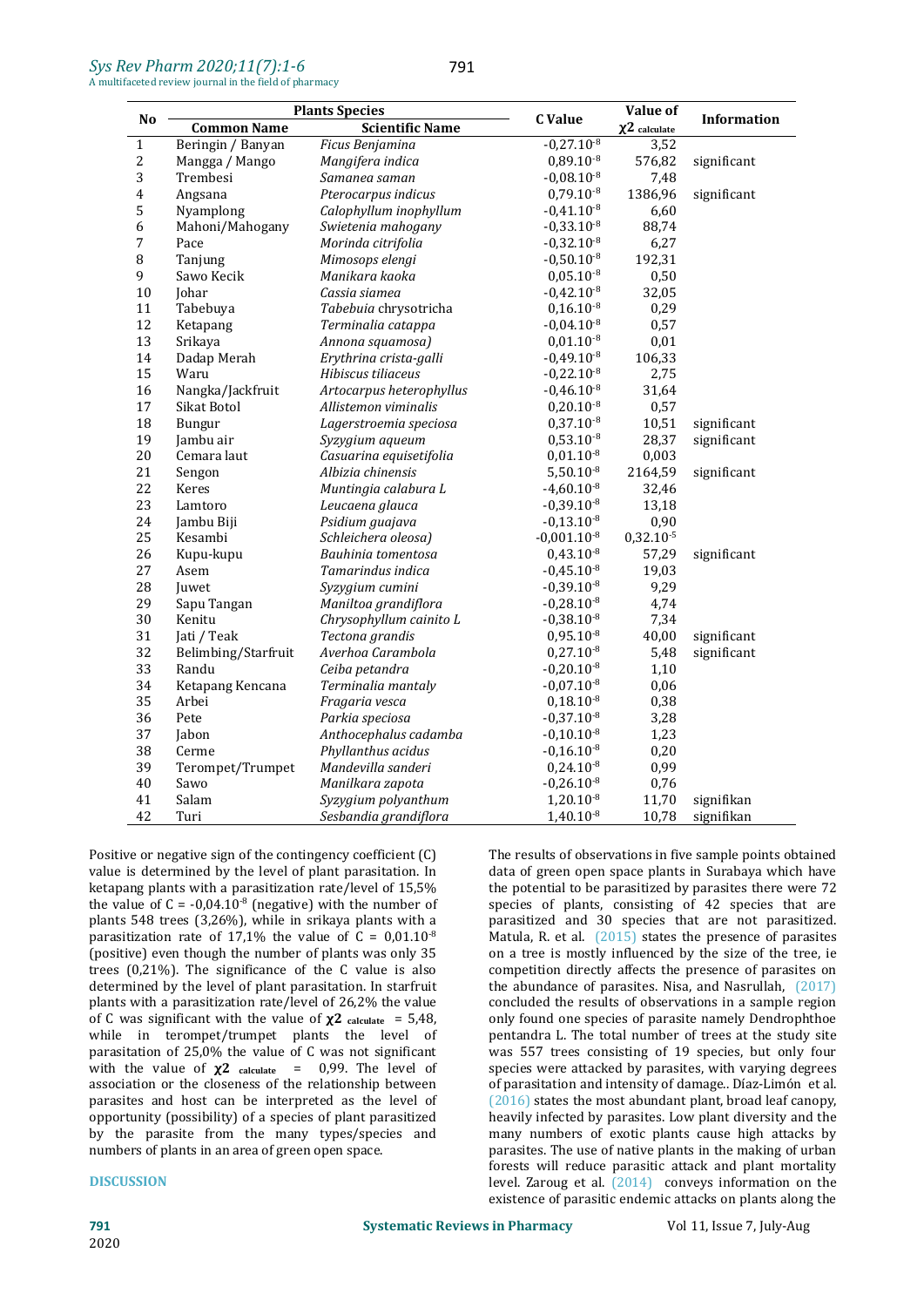Neil river, but there are no quantitative data that indicate *Lagerstroemia speciosa* jambu air, *Syzygium aqueum*<br>production decline and losses caused by parasites. Sengon. Albizia chinensis, the plant of kupu-kupu. production decline and losses caused by parasites. Sengon, *Albizia chinensis*, the plant of kupu-kupu,<br>Rahmad, et al. (2014) expressed-parasite-abundance-was Bauhinia tomentosa teak, *Tectona grandis*, star fruit, Rahmad, et al. (2014) expressed parasite abundance was significantly affected by canopy diameter, height and *Averhoa Carambola, salam, Syzygium polyanthum,* jati shape of the canopy. The parasite is not randomly ambon (jabon), *Anthocephalus cadamba* and turi, shape of the canopy. The parasite is not randomly distributed, but the parasite is more closely related to certain hosts. Griebel et al (2017) states parasites have positive and negative effects on plant physiology, soil nutrient cycling, and tree health. Tree death due to parasitized by parasites influences the succession of ecosystems and biodiversity. Fadini Cintra (2015) already parasitized.

The plants that parasitized by parasites are dominated by the plant of angsana, *Pterocarpus indicus* trembesi *Samanea saman*, mango *Mangifera indica*, sengon *Albizia chinensis* namely plants that have more number and have high habitus and wide canopy. In accordance with the statement of Hilton G. T. Ndagurwa, et al. (2012) which states the intensity of the parasite attack is related to the size of the tree. Other factors that affect on the suitability of parasites with their host are related to the presence of seed dispersing birds and the development of parasitic seed sprouts (Messias, et al., 2014; L. Roxburgh & Nicolson, 2005) states parasite seed dispersing birds ortiz, et al, (2017) the main factor determining the rarely visit trees that are not attacked, and only like presence of tropical parasites (Dendropemon caribaeus, rarely visit trees that are not attacked, and only like certain trees. Caraballo-Ortiz, et al, (2017) shows that the presence of parasites is influenced by the quality and abundance of the host and the phenotype pattern of the plant which directly influences the probability of the arrival of parasitic seeds which are spread by birds. According to Queijeiro-Bolaños, et al. (2013) the prevalence of parasites on a host plant is influenced by the physical environment, anthropogenic disorders and interactions among the types of parasites. According to Arce-Acosta,I., et al (2016). Diversity and composition of plant species (host) positively correlated to the presence of parasites.

The level of parasitation and intensity of damage are not affected by the level of abundance or size of plant habitus. The plant of turi, *Sesbandia grandiflora,* terompet/ trumpet, *Mandevilla sanderi* and andalas/arbei,*Fragaria vesca* the level of abundance is low, the habitus is relatively small but the level of parasitation and intensity of the attack is high. Amico et al  $(2019)$  states a generalist parasite (which has many hosts) has a smaller geographical range than a specific parasite. Kavanagh, P.H. et al. (2012) states the presence of parasites in fertile areas the scope of the host tends to be broader (general), and vice versa in arid regions the scope of the host is more specific. M. A. Caraballo-Ortiz, et al. (2017) shows that parasites parasitize certain types of plants that are suitable and available in their environment. Szmidla, H, et al, (2019) states parasites contribute to the reduction of trees on the roadside and in the urban forest. Gairolaa, et al, (2013) states that tree plants with a height of ≥200cm are more vulnerable to parasitic attack, meaning that the size of the stem determines the host's persistence against parasitic attacks.

The level of association or the closeness of the relationship between parasites and host can be interpreted as the level of opportunity (possibility) of a species of plant parasitized by the parasite from the many types/species and numbers of plants in an area of green open space. From the 42 species of plants that parasitized, there are 11 species whose associations with the parasite are significant, namely the plant of mango, *Mangifera indica* , angsana, *Pterocarpus indicus,* bungur,

*Lagerstroemia speciosa* jambu air, *Syzygium aqueum* Averhoa Carambola, salam, Syzygium polyanthum, jati Sesbandia grandiflora. This shows the suitability between parasites and their host. In line with the research results by Okubamichael et al.,  $(2016)$  which states that the specificity of parasites host is influenced by the flow of genes during plant pollination, seed dispersal vectors (birds), host abundance, the genetical, morphological, physiological, and chemical content suitability. The research results of Dlama, T.T., et al., (2016) states there is almost no host specificity on parasites. According to Arce-Acosta,I., et al (2016) diversity and composition of plant species (hosts) are positively correlated with the presence of parasites. The parasite of Psittacanthus calyculatus (Loranthaceae) has a strong relationship with plants from the family of Leguminosae, among others, with Acacia plantsa. Meanwhile Queijeiro-Bolaños et al. (2013) stated the prevalence of parasites in the study area was regulated by the physical environment and anthropogenic disorders. According to M.A.Caraballo- Ortiz, et al, (2017) the main factor determining the presence of tropical parasites (*Dendropemon caribaeus, Loranthaceae*) in Puerto Rico is the compatibility between the parasite and the plant species that exist in the community.Aruda et al, (2006) concluded that many parasites were significantly affected by the type of bark, but not by the bark of the branches and in general plants with rough skin were more susceptible to parasites parasitation.

### **CONCLUSION**

Based on data from observation results of the species of green open space plants in Surabaya which were potentially parasitized by parasites recorded 72 plant species, 42 species were parasitized, and 30 plants were not parasitized. Plants that parasitized by parasites were dominated by the plant of angsana *Pterocarpus indicus,* tamarind/trembesi *Samanea saman*, mango/mangga *Mangifera indica*, and sengon *Albizia chinensis* namely, plants that have a large of number and have high habitus and wide canopy, however the level of parasitation and intensity of damage are not affected by the level of abundance or size of plant habitus. From 42 species of plants that parasitized, there are 11 species whose associations with parasites are significant, meaning that there is a correlation between the abundance of parasites with the species of its host plant. The research findings can be used as a reference in the construction of green open spaces, specifically related to the selection of plant species and their management in order to avoid parasites parasitation.

### **ACKNOWLEDGMENTS**

The manuscript material is part of the institution's internal research scheme. On this occasion, we would like to thank the Rector and Chairman of the Institute for Research and Community Services of University of Wijaya Kusuma Surabaya which has provided funding for the implementation of the research and gives an opportunity to take part in manuscript writing training for international journals.

### **REFERENCES**.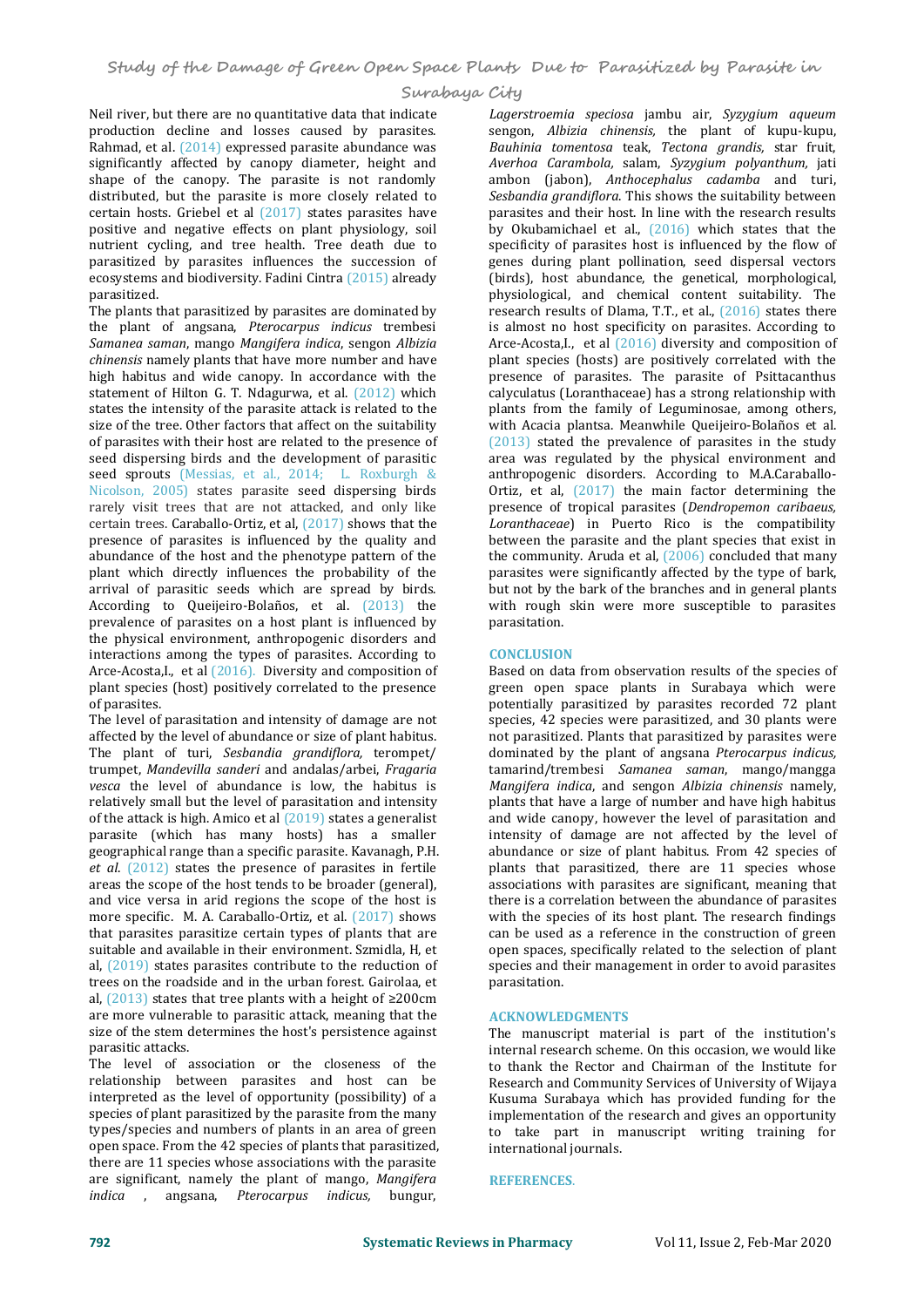- 1. Arifah, N. dan Susetyo, C. 2018. Penentuan Prioritas Ruang Terbuka Hijau berdasarkan Efek *Urban Heat Island* di Wilayah Surabaya Timur. JURNAL TEKNIK ITS Vol. 7, No. 2, (2018) ISSN: 2337-3539 (2301- 9271 Print)
- 2. Amico, G.C. , Nickrent, D.L. & Vidal-Russell, R. 2019. Macroscale analysis of mistletoe host ranges in the Andean-Patagonian forestPlant Biology 21 (2019) 150–156 © 2018 German Society for Plant Sciences and The Royal Botanical Society of the Netherlan
- 3. Ancheta, A. A., Membrebe, Jr., Z. O., Santos, A. J. G. & Valeroso, J. C. 2017. Institutional Arrangements in Managing an Urban Forest Park: Arroceros Forest Park, Manila, Philippines. *Journal of Nature Studies*. 16 (2): 14-23
- 4. Arce-Acosta,I., Suzán-Azpiri, H., And García-Rubio, O. 2016. Biotic Factors Associated With The Spatial<br>Distribution of The Mistletoe Psittacanthus Calyculatus in a Tropical Deciduous Forest of Central Mexico. *Botanical Sciences* 94 (1): 89-96, 2016
- 5. Arruda, R., Carvalho, L.N., and Del-Clar, K. 2006. Host specificity of a Brazilian mistletoe, Struthanthus aff. Polyanthus (Loranthaceae), in cerrado tropical savanna. Flora 201 (2006) 127–134
- 6. Cai-Feng Yan, Gessler, A., Rigling, A., Dobbertin, M., Xing-Guo Han, and Mai-He Li. 2016. Effects of carbon and oxygen isotope composition in Scots pine hosts. Tree Physiology Volume 36, 2016
- 7. Díaz-Limón, M. P. ; Cano-Santana, Z. ; Queijeiro- Bolaños, M. E. 2016. Mistletoe infection in an urban forest in Mexico City. Urban Forestry & Urban Greening 2016 Vol.17 pp.126-134 ref.many
- 8. Dlama, T.T., Oluwagbemileke, A.S., and Enehezeyi, A.R. 2016. Mistletoe presence on five tree species of Samaru area, Nigeria. African Journal of Plant Science Vol. 10(1), pp. 16-22
- 9. Fadini RF, Cintra R (2015) Modeling Occupancy of Hosts by Mistletoe Seeds after Accounting for Imperfect Detectability. PLoS ONE 10(5): e0127004. doi:10.1371/ journal. pone.0127004
- 10. Fikriani, W. D., Mulyaningsih, T., & Aryanti, E. (2017). Study of Mistletoe in Jo-ben Resort Forest Mount Rinjani Lombok. *Biosaintifika: Journal of Biology & Biology Education*, 9(2), 304-310.
- 11. Gairolaa, S.; Bhatt, A.; Govenderc, Y.; Baijnath, H.; Proches; Syd Ramdhanib. 2013. Incidence and intensity of tree infestation by the mistletoe Erianthemum dregei (Eckl. & Zeyh.) V. Tieghem in Durban, South Africa. Urban Forestry & Urban Greening 12 (2013) 315–322.
- 12. Griebel, A., Watson, D., and Pendall, E. 2017. Mistletoe, friend and foe: synthesizing ecosystem implications of mistletoe infection. *Environ. Res. Lett.* 12 (2017) 115012
- 13. Haryanta, D.; dan Susilo, A. 2018. Pola Distribusi dan Identifikasi Jenis Benalu pada Tumbuhan Ruang Terbuka Hijau Kota Surabaya. *Journal of Research and Technology*, Vol. 4 No. 2 Desember 2018
- 14. Hilton G. T. Ndagurwa, Peter J. Mundy, John S. Dube and Donald Mlambo. 2012. Patterns of mistletoe infection in four *Acacia* species in a semiarid southern African savanna. Journal of Tropical<br>Ecology, 28, pp 523526 Ecology, 28, pp 523526 85 doi:10.1017/S0266467412000387
- 15. Iswari, A. N. 2014. Strategi Dinas Kebersihan dan Pertamanan Kota Surabaya dalam Pengelolaan

Ruang Terbuka Hijau (RTH) untuk Mewujudkan Pembangunan Berkelanjutan dan Berwawasan Lingkungan. Kebijakan dan Manajemen Publik Volume I Nomor 1 2012.

- 16. Kavanagh, P.H., dan Burns, K.C. (2012). Mistletoe Macroecology: Spatial Patterns in Species Diversity and Host Use Across Australia. *Biological Journal of the Linnean Society*, 106: 459-468
- 17. Kavosi, MR, Faridi F, dan Hajizadeh, G. (2012)*.* Effects of foliar application herbicides to control semi parasitic plant Arceuthobium oxycedri. *Bioscience,* 4(2): 76-80
- 18. L. Roxburgh and S. W. Nicolson. 2005. Patterns of host use in two African mistletoes:the importance of mistletoe–host compatibility and avian disperser behaviour. *Functional Ecology* 2005, 19 , 865–873
- 19. M. A. Caraballo-Ortiz, A.G.alez-Castro, S. Yang, C. W. dePamphilis, and T. A. Carlo. 2017. Dissecting the Contributions of Dispersal and Host Properties to the Local Abundance of a Tropical Mistletoe. Journal of Ecology doi: 10.1111/1365-2745.12795
- 20. Matula R, Svátek M, Pálková M, Volařík D, Vrška T. 2015. Mistletoe Infection in an Oak Forest Is Influenced by Competition and Host Size. PLoS ONE 10(5): e0127055.
- mistletoe removal on growth, N and C reserves, and 2014. Host specificity and experimental assessment carbon and oxygen isotope composition in Scots pine of the early establishment of the mistletoe 21. Messias, P.A., Vidal Jr., J.D., Koch, I.,Christianini, A.V. 2014. Host specificity and experimental assessment Phoradendron crassifolium (Pohl ex DC.) Eichler (Santalaceae) in a fragment of Atlantic Forest in southeast Brazil. Acta Bot. Bras. vol.28 no.4 Belo Horizonte http://dx.doi.org/10.1590/0102-

33062014abb3523

- 22. Muttaqin, Z.; Budi S.W.R.; Wasis, B., Siregar, I.Z., and Corryanti. 2016. Identification Of Teak Mistletoe Species And Basic Information Of Utilization As Medicinal Plant. Jurnal Silvikultur Tropika Vol. 07 No. 3, Suplemen Desember 2016, Hal S61-S63
- 23. Nisa, R.N.; and Nasrullah, N. 2017. Evaluation of Roadside Green Belt Trees Damaged by Mistletoes Parasite Plant in Medan Merdeka Road, Central Jakarta,Indonesia. IOP Conf. Series: Earth and Environmental Science 203 (2018) 012031. doi:10.1088/1755-1315/203/1/012031
- 24. Okubamichael DY, Griffiths ME, Ward D. 2016. Host specificity in parasitic plants—perspectives from mistletoes. AoB PLANTS 8: plw069; doi: 10.1093/aobpla/plw069
- 25. Queijeiro-Bolaños, M.E.; Cano-Santana, Z. & Castellanos-Vargas, I. 2013. Does Disturbance Determines the Prevalence of Dwarf Mistletoe (*Arceuthobium*, Santalales: Viscaceae) in Central Mexico? Revista Chilena de Historia Natural 86: 181- 190, 2013
- 26. Rahmad, Z.B.; Addo-Fordjour, P.; Asyraf, M. & Nik Rosely, N. 2014. Mistletoe Abundance, Distribution and Associations withTtrees along Roadsides in Penang, Malaysia. T*ropical Ecology* 55(2): 255-262, 2014
- 27. Rosawatiningsih, N. 2018. Kebijakan Pengelolaan Ruang Terbuka Hijau (Rth) Taman Flora Surabaya. The Journal of Society and Media 2018, Vol. 3(1) 68- 85 and the set of the set of the set of the set of the set of the set of the set of the set of the set of the
- 28. Silva, F.P.dan Fadini, R.F. 2017. Observational and experimental evaluation of hemiparasite resistance in trees in the urban afforestation of Santarém, Pará,